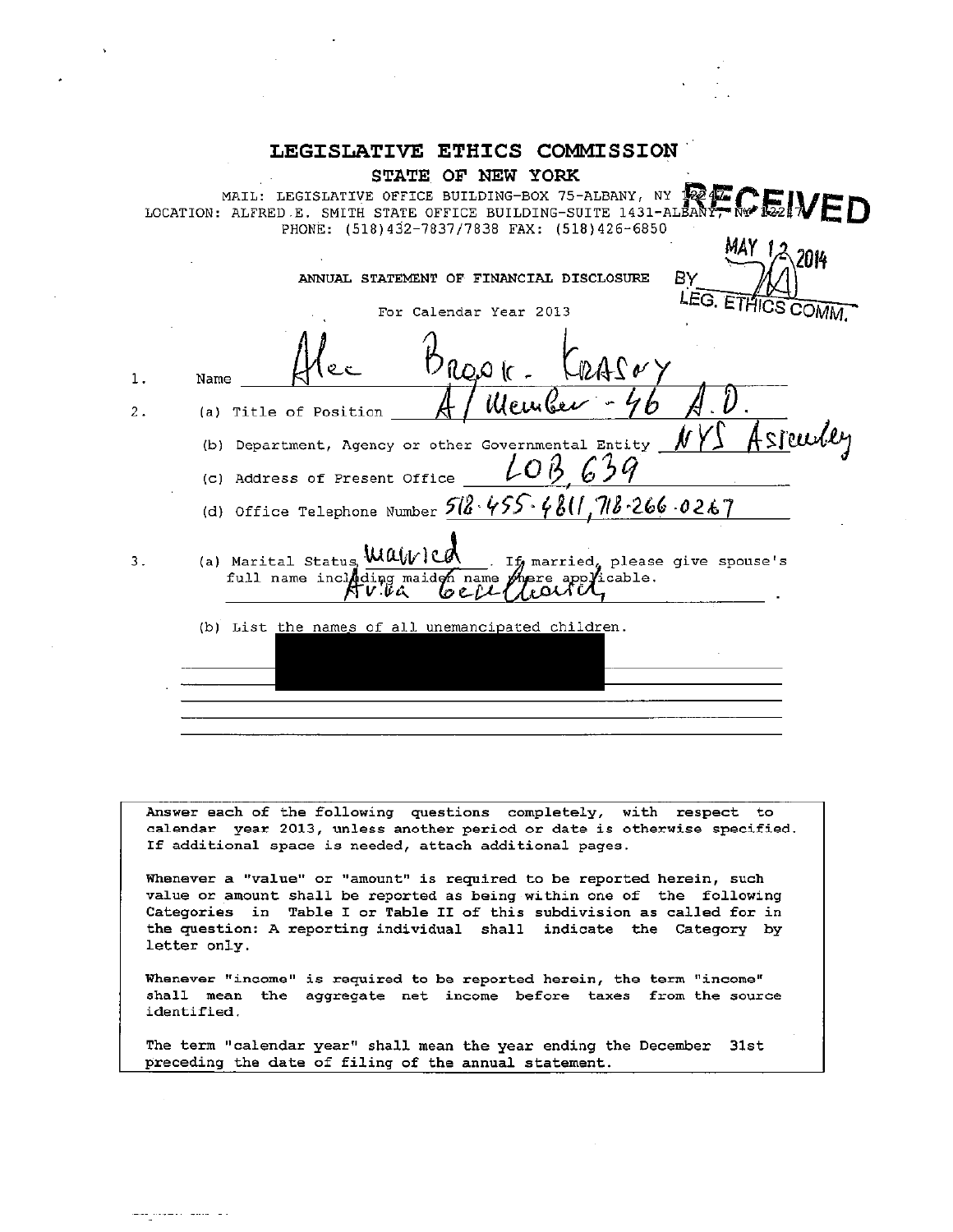(a) List any office, trusteeship, directorship, partnership, or position of any nature, whether compensated or not, held by the reporting individual with any firm, corporation, association, partnership, or other organization other than the State of New York. Include compensated honorary positions; do NOT list membership or uncompensated honorary positions. If the listed entity was licensed by any state or local agency, was regulated by any state regulatory agency or local agency, or, as a regular and significant part of the business or activity of said entity, did business with, or had matters other than ministerial matters before, any state or local agency, list the name of any such agency.

| Position $f_{\hat{d}}$ | Organization | State or<br>Local Agency |
|------------------------|--------------|--------------------------|
|                        |              |                          |
|                        |              |                          |
|                        |              |                          |

(b) List any office, trusteeship, directorship, partnership, or position of any nature, whether compensated or not, held by the spouse or unemancipated child of the reporting individual, with any firm, corporation, association, partnership, or other organization other than the State of New York. Include compensated honorary positions; do NOT list membership or uncompensated honorary positions. If the listed entity was licensed by any state or local agency, was regulated by any state regulatory agency or local agency, or, as a regular and significant part of the business or activity of said entity, did business with, or had matters other than ministerial matters before, any state or local agency, list the name of any such agency.

| Position<br>Mange<br>Project | Organization<br>carn | State or<br>Local Agency<br>ىدا ئ<br>humay |
|------------------------------|----------------------|--------------------------------------------|
|                              |                      |                                            |

 $4.$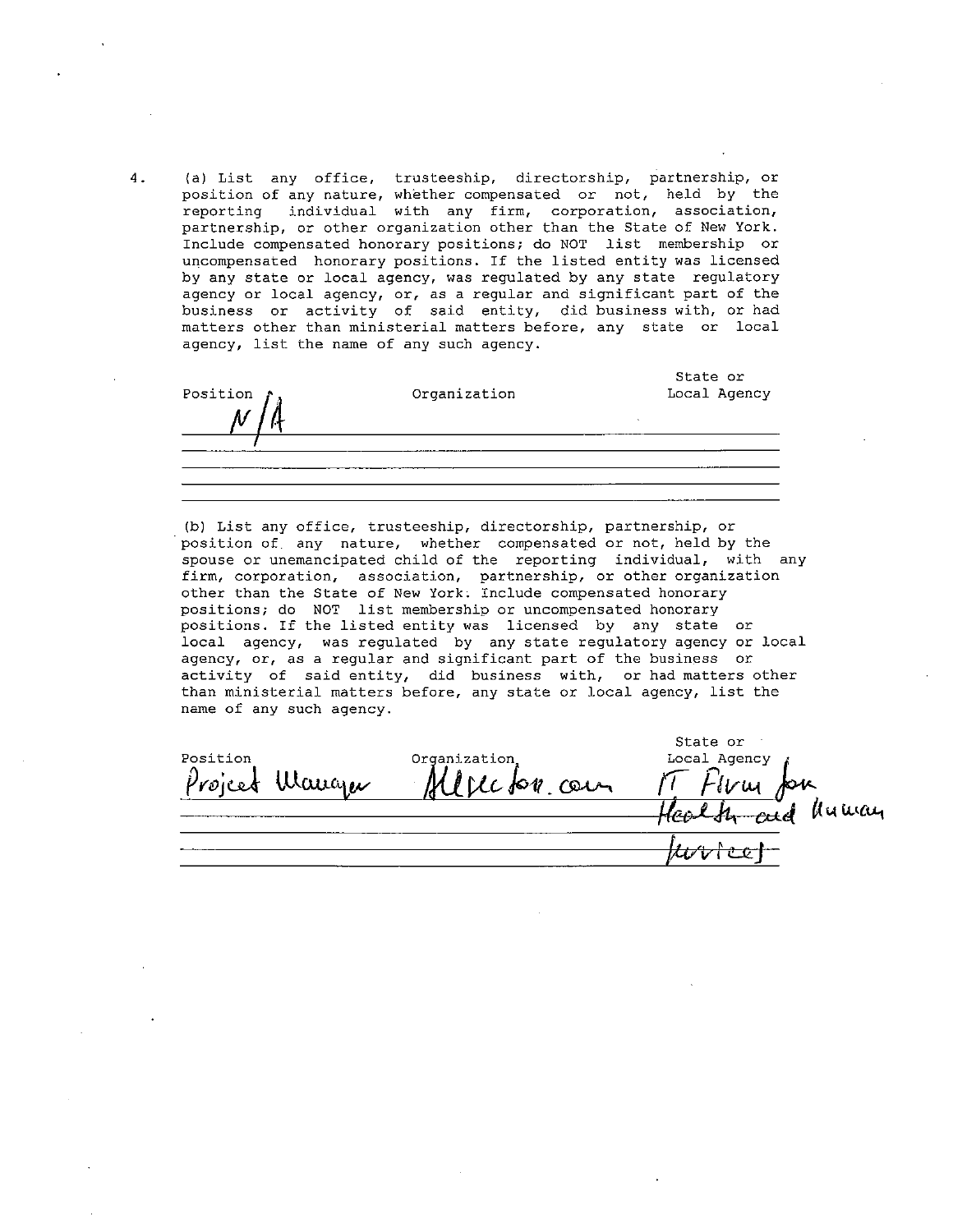(a) List the name, address and description of any occupation, employment (other than the employment listed under Item 2 above), trade, business or profession engaged in by the reporting individual. If such activity was licensed by any state or local<br>agency, was regulated by any state regulatory agency or local agency, or, as a regular and significant part of the business or activity of said entity, did business with, or had matters other than ministerial matters before, any state or local agency, list the name of any such agency.

State or Name & Address Local Agency Position of Organization Description

(b) If the spouse or unemancipated child of the reporting individual was engaged in any occupation, employment, trade, business or profession which activity was licensed by any state or local agency, was regulated by any state regulatory agency or local agency, or, as a regular and significant part of the business or activity of said entity, did business with, or had matters other than ministerial matters before, any state or local agency, list the name, address and description of such occupation, employment, trade, business or profession and the name of any such agency.

| Position | Name & Address<br>of Organization | Description | State or<br>Local<br>Agency |
|----------|-----------------------------------|-------------|-----------------------------|
|          |                                   |             |                             |

6. List any interest, in EXCESS of \$1,000, held by the reporting individual, such individual's spouse or unemancipated child, or partnership of which any such person is a member, or corporation, 10% or more of the stock of which is owned or controlled by any such person, whether vested or contingent, in any controlled by any such<br>executed by a state or local agency and include the name of the<br>entity which holds such interest and the relationship of the<br>reporting individual or such such entity and the interest in such contract. Do NOT include bonds and notes. Do NOT list any interest in any such contract on which final payment has been made and all obligations under the contract except for guarantees and warranties have been performed, provided, however, that such an interest must be listed if there has been an

 $5.$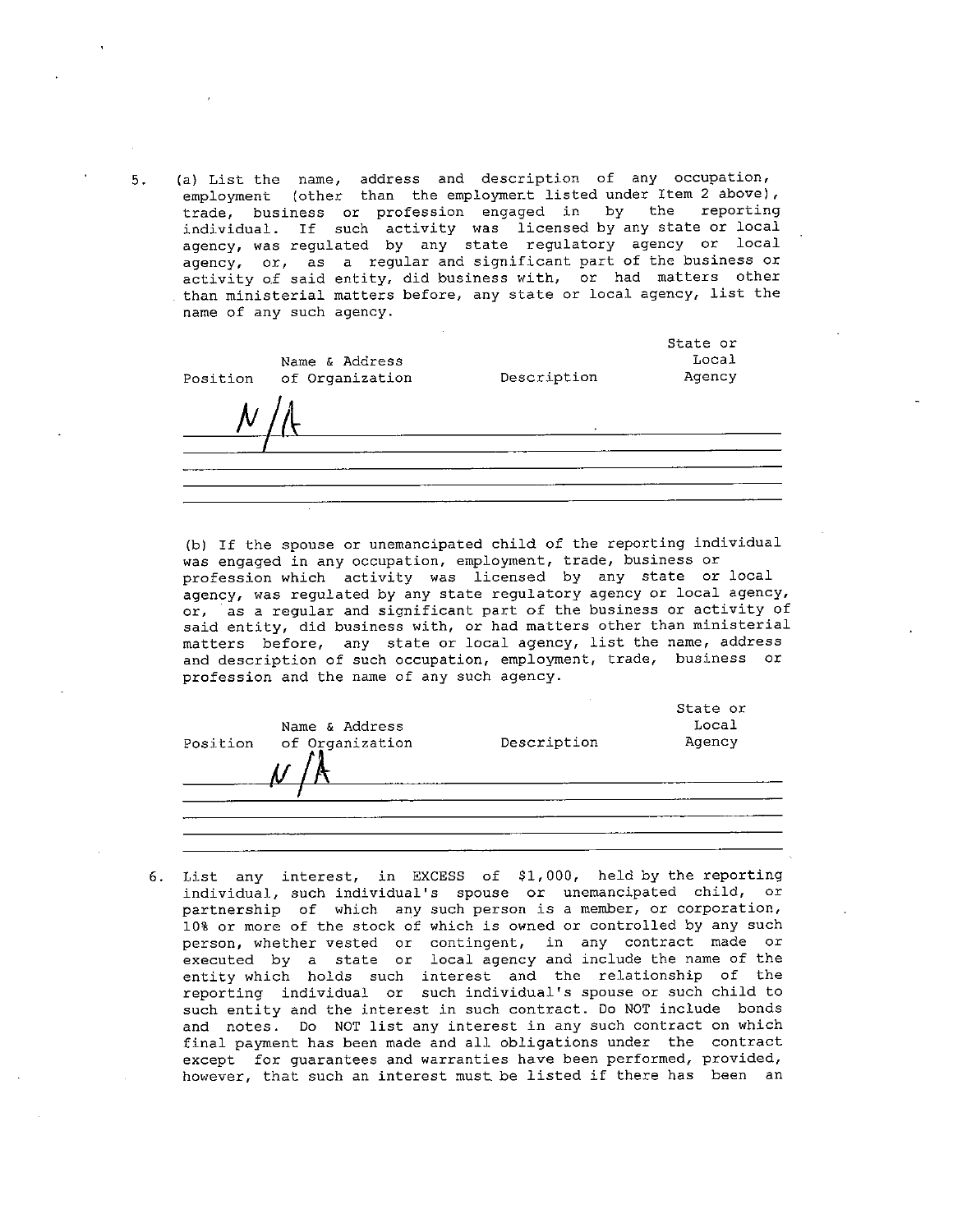ongoing dispute during the calendar year for which this statement is filed with respect to any such quarantees or warranties. Do NOT list any interest in a contract made or executed by a local agency after public notice and pursuant to a process for competitive bidding or a process for competitive requests for proposals.



 $7.$ List any position the reporting individual held as an officer of any political party or political organization, as a member of any political party committee, or as a political party district leader. The term "party" shall have the same meaning as "party" in the election law. The term "political organization" means any party or independent body as defined in the election law or any organization that is affiliated with or a subsidiary of a party or independent body.

(a) If the reporting individual practices law, is licensed by the 8. department of state as a real estate broker or agent or practices a profession licensed by the department of education, or works as a<br>member or employee of a firm required to register pursuant to section one-e of the legislative law as a lobbyist, give a general description of the principal subject areas of matters undertaken by such individual. Additionally, if such an individual practices with a firm or corporation and is a partner or shareholder of the firm or corporation, give a general description of principal subject areas of matters undertaken by such firm or corporation.

(b) APPLICABLE ONLY TO NEW CLIENTS OR CUSTOMERS FOR WHOM SERVICES ARE PROVIDED ON OR AFTER JULY FIRST, TWO THOUSAND TWELVE, OR FOR NEW MATTERS FOR EXISTING CLIENTS OR CUSTOMERS WITH RESPECT TO THOSE SERVICES THAT ARE PROVIDED ON OR AFTER JULY FIRST, TWO THOUSAND TWELVE: If the reporting individual personally provides services to any person or entity, or works as a member or employee of a partnership or corporation that provides such services (referred to hereinafter as a "firm"), then identify each client or customer to whom the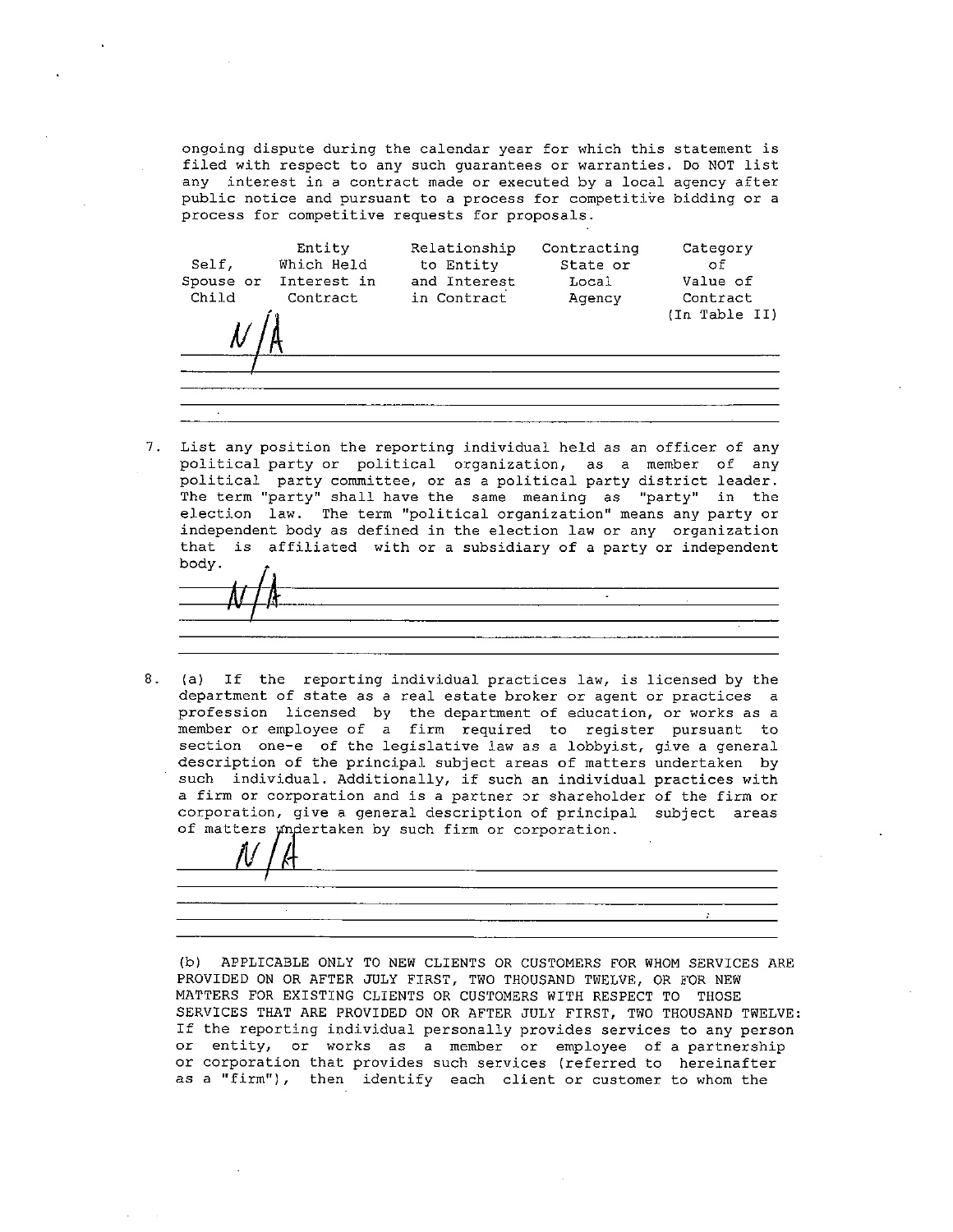reporting individual personally provided services, or who was referred to the firm by the reporting individual, and from whom the reporting individual or his or her firm earned fees in excess of \$10,000 during the reporting period for such services rendered in direct connection with:

(i) A proposed bill or resolution in the senate or assembly during the reporting period;

(ii) A contract in an amount totaling \$50,000 or more from the state or any state agency for services, materials, or property;

(iii) A grant of \$25,000 or more from the state or any state agency during the reporting period;

(iv) A grant obtained through a legislative initiative during the reporting period; or

(v) A case, proceeding, application or other matter that is not a ministerial matter before a state agency during the reporting period.

For purposes of this question, "referred to the firm" shall mean: having intentionally and knowingly taken a specific act or series of acts to intentionally procure for the reporting individual's firm or knowingly solicit or direct to the reporting individual's firm in whole or substantial part, a person or entity that becomes a client of that firm for the purposes of representation for a matter as defined in subparagraphs (i) through (v) of this paragraph, as the result of such procurement, solicitation or direction of the reporting individual. A reporting individual need not disclose activities performed while lawfully acting pursuant to paragraphs (c), (d), e) and (f) of subdivision seven of section seventy-three of this article.

The disclosure requirement in this question shall not require disclosure of clients or customers receiving medical or dental services, mental health services, residential real estate brokering services, or insurance brokering services from the reporting individual or his or her firm. The reporting individual need not identify any client to whom he or she or his or her firm provided legal representation with respect to investigation or prosecution by law enforcement authorities, bankruptcy, or domestic relations matters. With respect to clients represented in other matters, where disclosure of a client's identity is likely to cause harm, the reporting individual shall request an exemption from the joint commission pursuant to paragraph (i) of subdivision nine of section ninety-four of the executive law. Only a reporting individual who first enters public office after July first, two thousand twelve, need not report clients or customers with respect to matters for which the reporting individual or his or her firm was retained prior to entering public office.

| Client |  |  | Nature of Services Provided |  |
|--------|--|--|-----------------------------|--|
|        |  |  |                             |  |
|        |  |  |                             |  |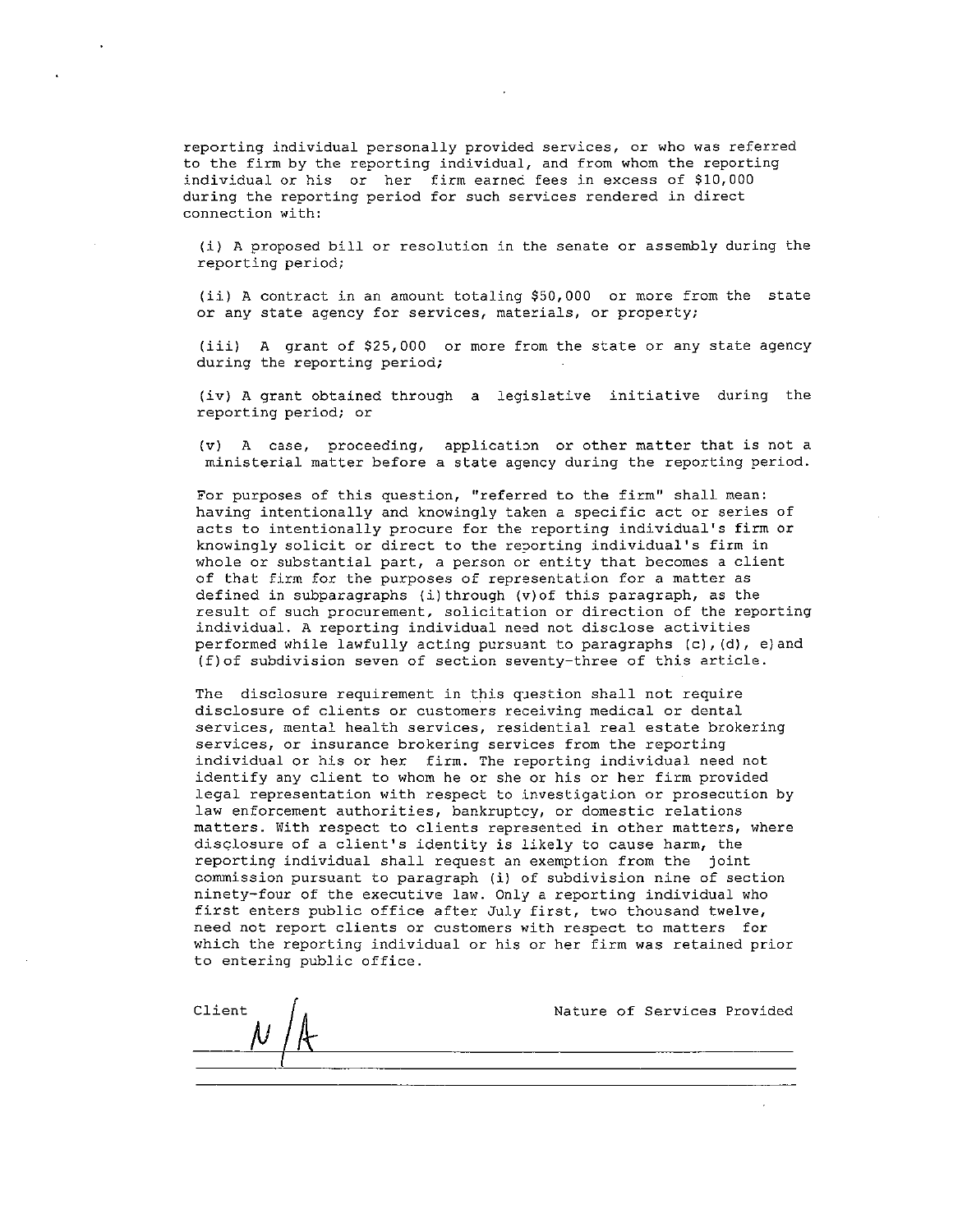(c) List the name, principal address and general description or the nature of the business activity of any entity in which the reporting individual or such individual's spouse had an investment in excess of \$1,000 excluding investments in securities and interests in real prope  $: y$ .

List each source of gifts, EXCLUDING campaign contributions, in 9. EXCESS of \$1,000, received during the reporting period for which this statement is filed by the reporting individual or such individual's spouse or unemancipated child from the same donor, EXCLUDING gifts from a relative. INCLUDE the name and address of the donor. The term "gifts" does not include reimbursements, which term is defined in item 10. Indicate the value and nature of each such qift.

| Self,<br>Name of<br>Spouse or<br>Child<br>Donor<br>$\mathbb{R}^2$ | Address | Nature<br>of Gift | Category<br>оf<br>Value of<br>Gift<br>(In Table I) |
|-------------------------------------------------------------------|---------|-------------------|----------------------------------------------------|
|                                                                   |         |                   |                                                    |

10. Identify and briefly describe the source of any reimbursements for expenditures, EXCLUDING campaign expenditures and expenditures in connection with official duties reimbursed by the state, in EXCESS of \$1,000 from each such source. For purposes of this item, the term "reimbursements" shall mean any travel-related expenses provided by<br>nongovernmental sources and for activities related to the reporting engagements, individual's official duties such as, speaking conferences, or factfinding events. The term "reimbursements" does NOT include gifts reported under item 9.

escription <sub>(Source</sub> m

11. List the identity and value, if reasonably ascertainable, of each interest in a trust, estate or other beneficial interest, including retirement plans (other than retirement plans of the state of New York or the city of New York), and deferred compensation plans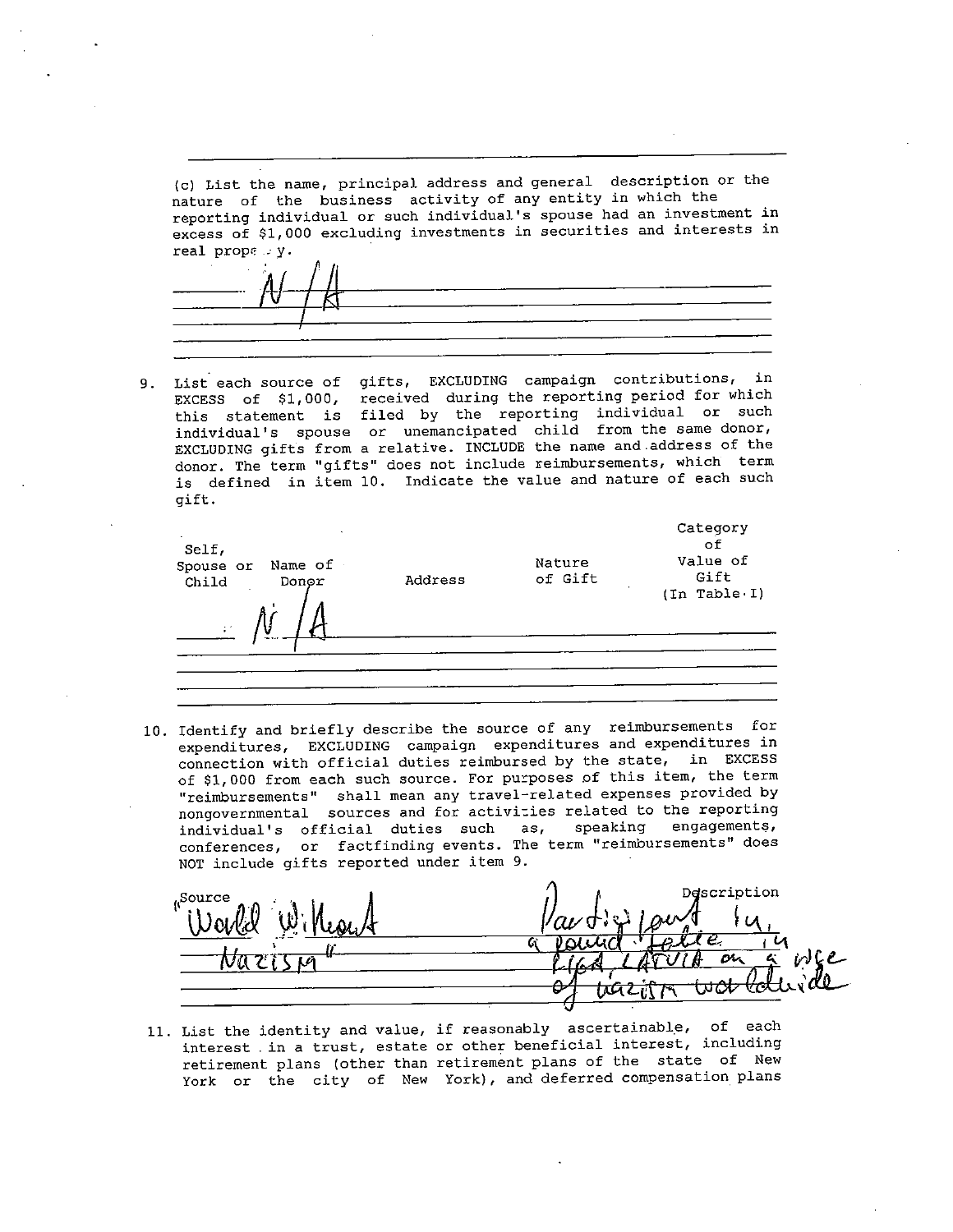(e.g., 401, 403(b), 457, etc.) established in accordance with the internal revenue code, in which the REPORTING INDIVIDUAL held a beneficial interest in EXCESS of \$1,000 at any time during the preceding year. Do NOT report interests in a trust, estate or other beneficial interest established by or for, or the estate of, a relative.

| Identity |  | Category<br>of Value* |
|----------|--|-----------------------|
|          |  | (In Table II)         |
|          |  |                       |
|          |  |                       |

- \* The value of such interest shall be reported only if reasonably ascertainable.
- 12. (a) Describe the terms of, and the parties to, any contract, promise, or other agreement between the reporting individual and any person, firm, or corporation with respect to the employment of such individual after leaving office or position (other than a leave of absence).

(b) Describe the parties to and the terms of any agreement providing for continuation of payments or benefits to the REPORTING INDIVIDUAL in EXCESS of \$1,000 from a prior employer OTHER THAN the State. (This includes interests in or contributions to a pension fund, profit-sharing plan, or life or health insurance; buv-out agreements; severance payments; etc.)

13. List below the nature and amount of any income in EXCESS of \$1,000 from EACH SOURCE for the reporting individual and such individual's spouse for the taxable year last occurring prior to the date of filing. Nature of income includes, but is not limited to, all income (other than that received from the employment listed under Item 2 above) from compensated employment whether public or private, directorships and other fiduciary positions, contractual arrangements, teaching income, partnerships, honorariums, lecture fees, consultant fees, bank and bond interest, dividends, income derived from a trust, real estate rents, and recognized gains from the sale or exchange of real or other property. Income from a business or profession and real estate rents shall be reported with the source identified by the building address in the case of real estate rents and otherwise by the name of the entity and not by the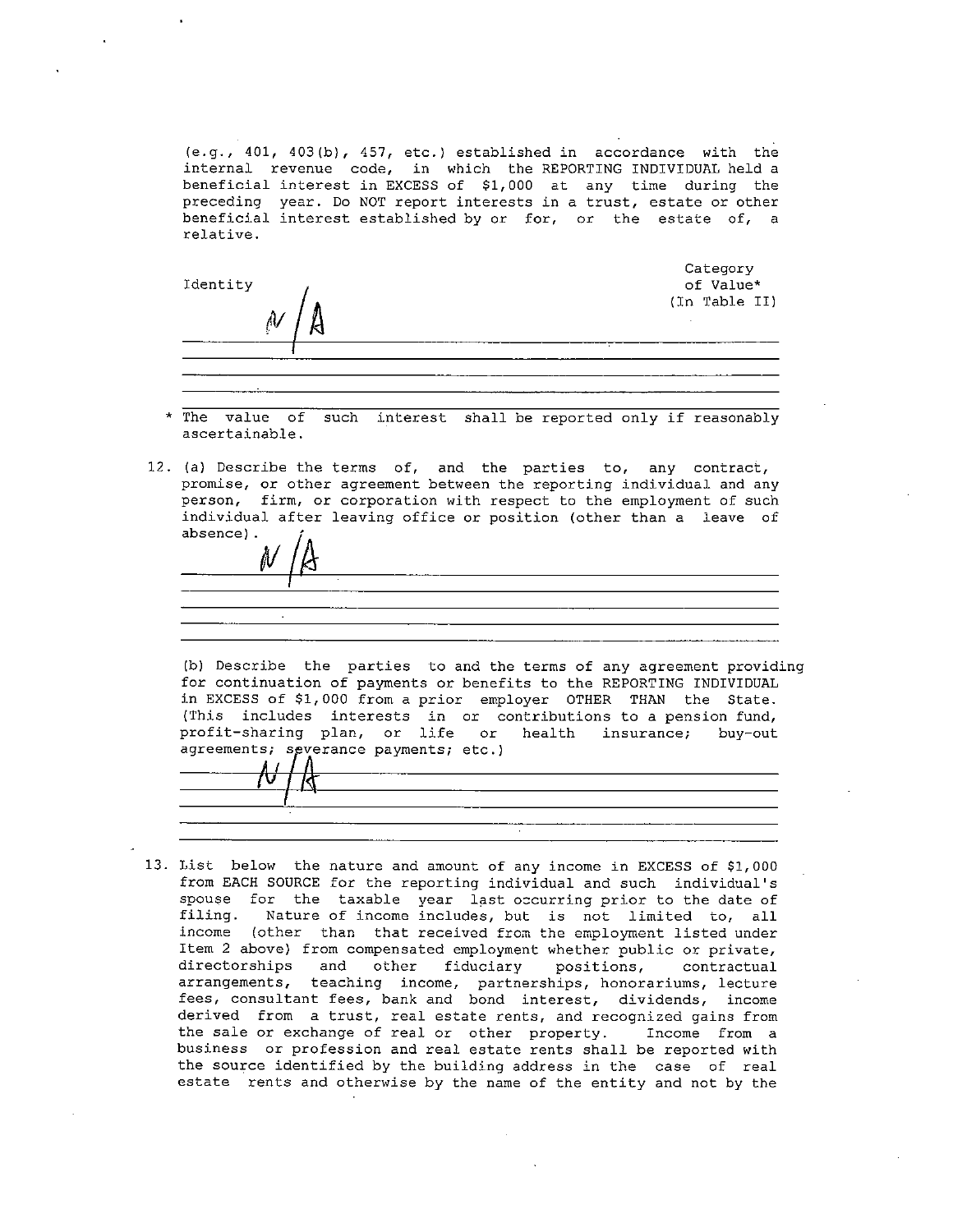name of the individual customers, clients or tenants, with the aggregate net income before taxes for each building address or entity. The receipt of maintenance received in connection with a matrimonial action, alimony and child support payments shall not be listed.

| Self/  |          |        | Category     |
|--------|----------|--------|--------------|
| Spouse | Source   | Nature | of Amount    |
|        | lecd     |        | (In Table I) |
|        | oh<br>ЪĦ | and he |              |
|        |          |        |              |
|        | ماردر    |        |              |
|        |          |        |              |
|        |          |        |              |

14. List the sources of any deferred income (not retirement income) in EXCESS of \$1,000 from each source to be paid to the reporting individual following the close of the calendar year for which this disclosure statement is filed, other than deferred compensation reported in item 11 hereinabove. Deferred income derived from the practice of a profession shall be listed in the aggregate and shall identify as the source, the name of the firm, corporation, partnership or association through which the income was derived, but shall not identify individual clients.

| Source |          | Category<br>of Amount |
|--------|----------|-----------------------|
| ıv     |          | (In Table I)          |
|        | <b>A</b> |                       |
|        |          |                       |

15. List each assignment of income in EXCESS of \$1,000, and each transfer other than to a relative during the reporting period for which this statement is filed for less than fair consideration of an interest in a trust, estate or other beneficial interest, securities or real property, by the reporting individual, in excess of \$1,000, which would otherwise be required to be reported herein and is not or has not been so reported.

| Item Assigned<br>or Transferred | Assigned or<br>Transferred to | Category<br>of Value<br>(In Table I) |
|---------------------------------|-------------------------------|--------------------------------------|
|                                 |                               |                                      |

16. List below the type and market value of securities held by the reporting individual or such individual's spouse from each issuing entity in EXCESS of \$1,000 at the close of the taxable year last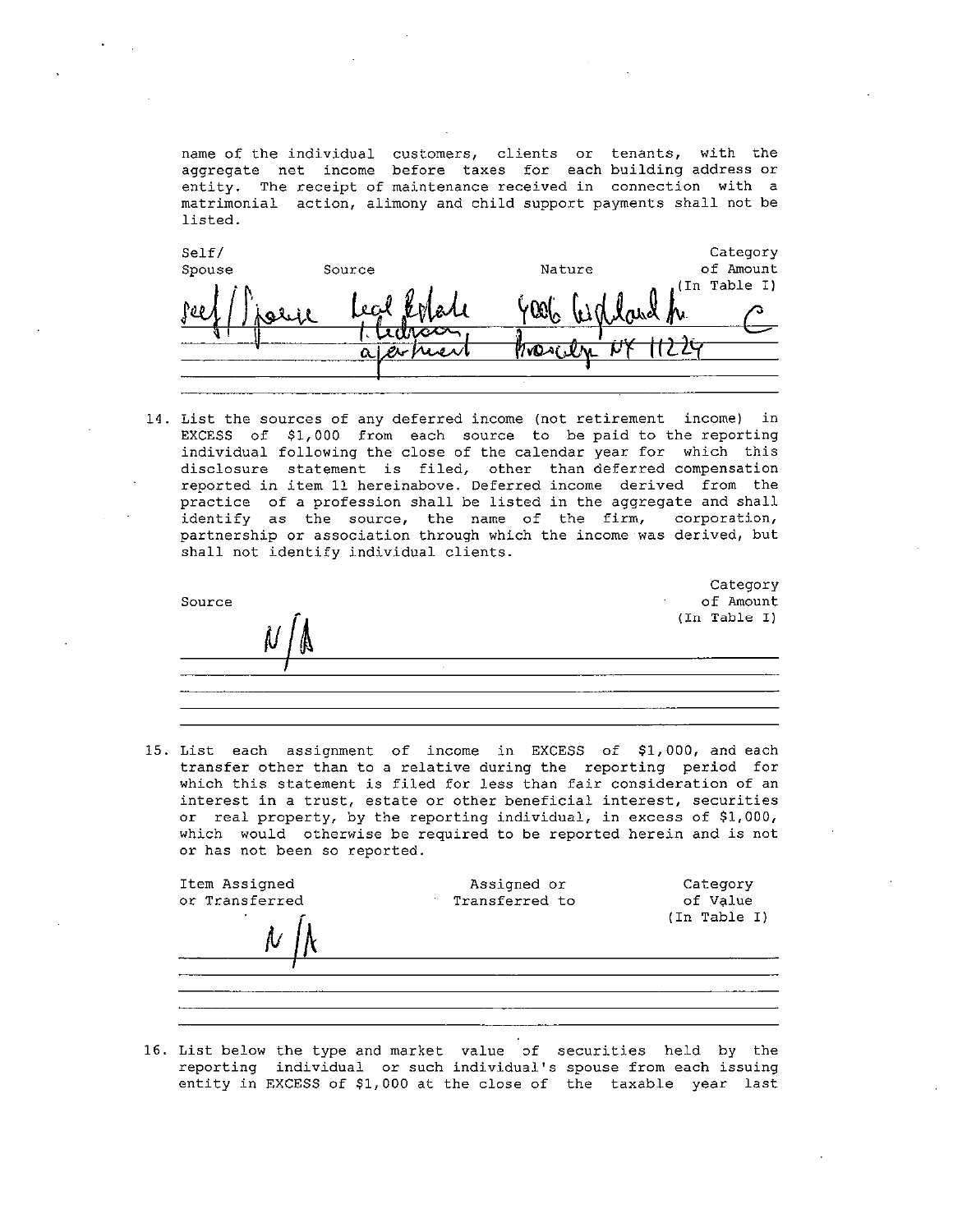occurring prior to the date of filing, including the name of the issuing entity exclusive of securities held by the reporting issued by a professional corporation. Whenever an individual interest in securities exists through a beneficial interest in a trust, the securities held in such trust shall be listed ONLY IF the reporting individual has knowledge thereof except where the reporting individual or the reporting individual's spouse has transferred assets to such trust for his or her benefit in which event such securities shall be listed unless they are not ascertainable by the reporting individual because the trustee is under an obligation or has been instructed in writing not to disclose the contents of the trust to the reporting individual. Securities of which the reporting individual or the reporting individual's spouse is the owner of record but in which such individual or the reporting individual's spouse has no beneficial interest shall not be listed. Indicate percentage of ownership ONLY if the reporting person or the reporting person's spouse holds more than five percent (5%) of the stock of a corporation in which the stock is publicly traded or more than ten percent (10%) of the stock of a corporation in which the stock is NOT publicly traded. Also list securities owned for investment purposes by a corporation more than fifty percent (50%) of the stock of which is owned or controlled by the reporting individual or such individual's spouse. For the purpose of this item the term "securities" shall mean mutual funds, bonds, mortgages, notes, obligations, warrants and stocks of any class, investment interests in limited or general partnerships and certificates of deposits (CDs) and such other evidences of indebtedness and certificates of interest as are usually referred to as securities. The market value for such securities shall be reported only if reasonably ascertainable and shall not be reported if the security is an interest in a general partnership that was listed in item 8 (a) or if the security is corporate stock, NOT publicly traded, in a trade or business of a reporting individual or a reporting individual's spouse.

Percentage of corporate stock owned or controlled Category of (if more than Market Value as of the close 5% of pubof the licly traded taxable year stock, or more than last occurring  $10<sup>8</sup>$  if stock prior to not publicly  $Self/$ the filing of Issuing Type of Security traded, is held) this statement Spouse Entity (In Table II)

17. List below the location, size, general nature, acquisition date, market value and percentage of ownership of any real property in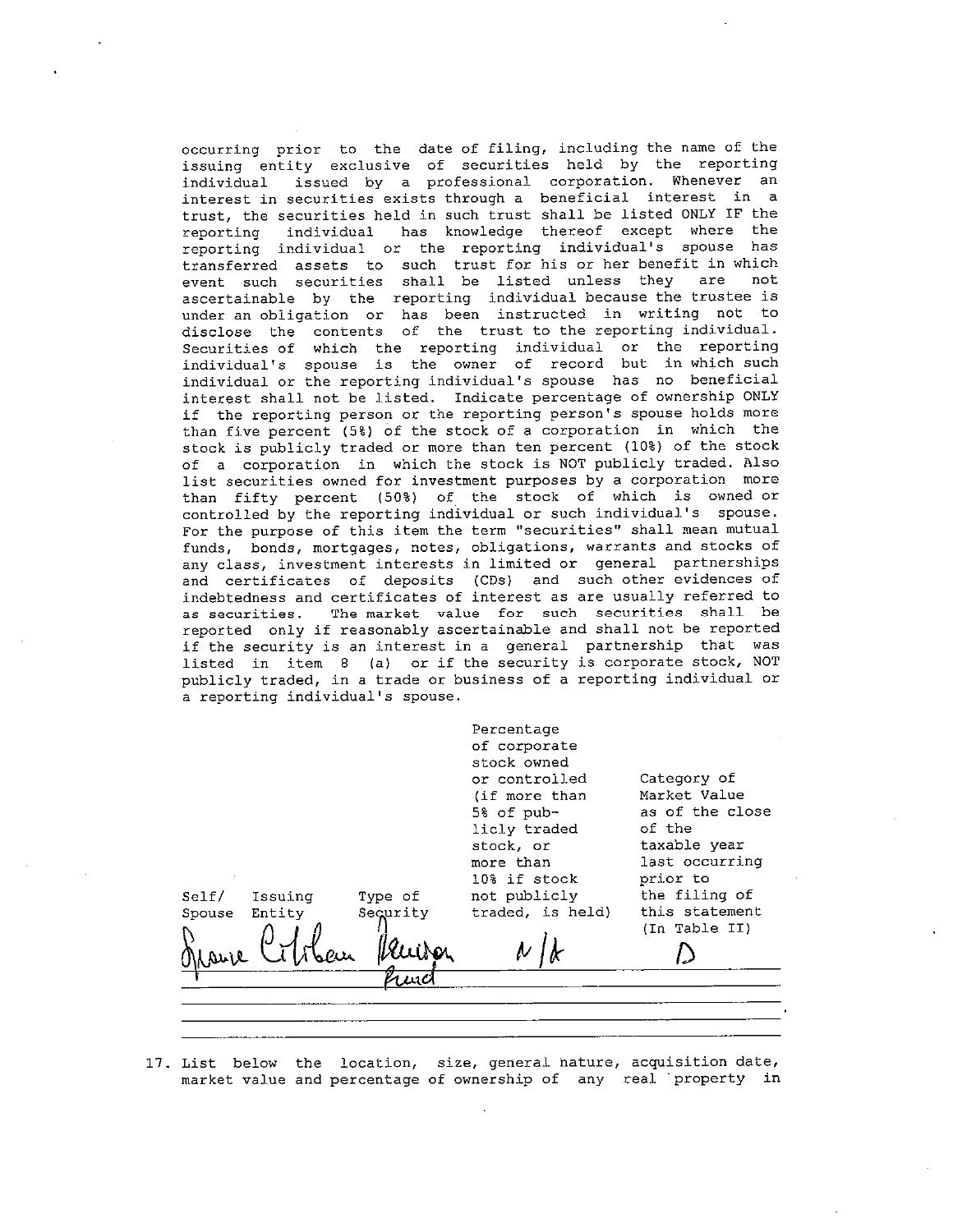which any vested or contingent interest in EXCESS of \$1,000 is held by the reporting individual or the reporting individual's spouse. list real property owned for investment purposes by a Also corporation more than fifty percent (50%) of the stock of which is owned or controlled by the reporting individual or such individual's spouse. Do NOT list any real property which is the primary or secondary personal residence of the reporting individual or the reporting individual's spouse, except where there is a co-owner who is other than a relative.

|             |                 |            |             |            | Category |
|-------------|-----------------|------------|-------------|------------|----------|
| Self/       |                 |            |             | Percentage | оf       |
| Spouse/     |                 | General    | Acquisition | оf         | Market   |
| Corporation | Location Size   | Nature     | Date        | Ownership  | Value    |
|             |                 |            |             |            | (In      |
|             |                 |            |             |            | Table    |
|             |                 |            |             |            |          |
|             | Y 0 O [         |            | $G$ 01      | OC.        |          |
|             |                 |            | bedroen     |            |          |
|             |                 | <b>hic</b> |             |            |          |
|             |                 | $\sim$     | Warnee      |            |          |
|             | UW              |            |             |            |          |
|             | $2\overline{2}$ |            |             |            |          |

18. List below all notes and accounts receivable, other than from goods or services sold, held by the reporting individual at the close of the taxable year last occurring prior to the date of filing and other debts owed to such individual at the close of the taxable year last occurring prior to the date of filing, in EXCESS of \$1,000, including the name of the debtor, type of obligation, date due and the nature of the collateral securing payment of each, if any, excluding securities reported in item 16 hereinabove. Debts, notes and accounts receivable owed to the individual by a relative shall not be reported.

| Name of Debtor | Type of Obligation,<br>Date Due, and Nature<br>of Collateral, if any | Category<br>of<br>Amount<br>(In Table II) |
|----------------|----------------------------------------------------------------------|-------------------------------------------|
|                |                                                                      |                                           |

19. List below all liabilities of the reporting individual and such individual's spouse, in EXCESS of \$10,000 as of the date of filing of this statement, other than liabilities to a relative. Do NOT list liabilities incurred by, or guarantees made by, the reporting individual or such individual's spouse or by any proprietorship, partnership or corporation in which the reporting individual or such individual's spouse has an interest, when incurred or made in the ordinary course of the trade, business or professional practice of the reporting individual or such individual's spouse. Include the name of the creditor and any collateral pledged by such individual to secure payment of any such liability. A reporting individual shall not list any obligation to pay maintenance in connection with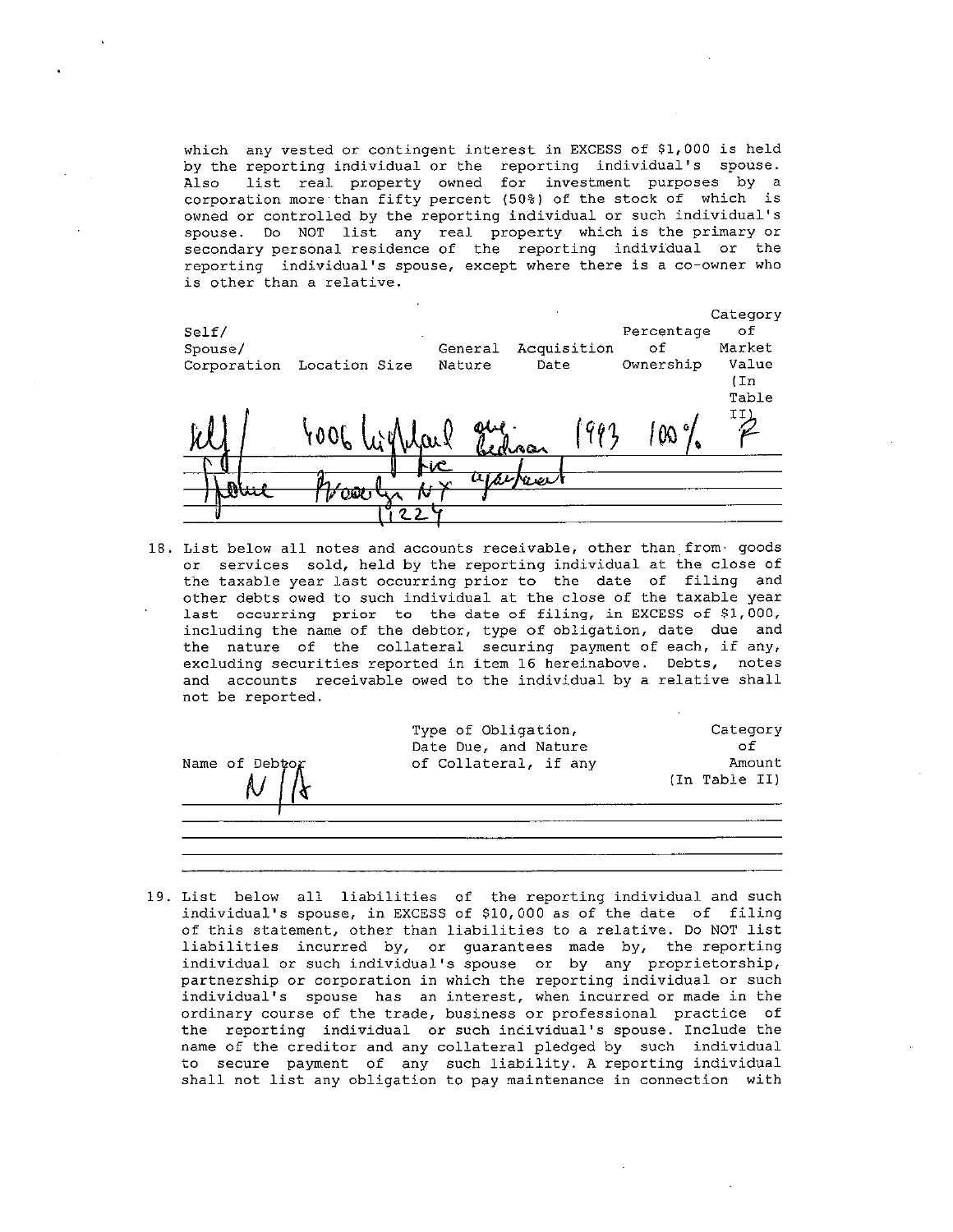a matrimonial action, alimony or child support payments. Any loan issued in the ordinary course of business by a financial institution to finance educational costs, the cost of home purchase or improvements for a primary or secondary residence, or purchase of a personally owned motor vehicle, household furniture or appliances shall be excluded. If any such reportable liability has been guaranteed by any third person, list the liability and name the quarantor.

Name of Creditor or Guarantor

Type of Liability and Collateral, if any

Category оf Amount (In Table II)

The requirements of law relating to the reporting of financial interests are in the public interest and no adverse inference of<br>unethical for illegal conduct or behavior will be drawn merely from<br>compliance with these requirements.

n n

05 Date (month/day/year)

(Signature of Reporting Individual)

[CATEGORY OF INCOME TABLES]

TABLE I

| Category A |     |                                  | none                         |         |                  |
|------------|-----|----------------------------------|------------------------------|---------|------------------|
| Category B | Ş   |                                  | 1 to under \$                | 1,000   |                  |
| Category C | \$  |                                  | 1,000 to under $\frac{1}{2}$ | 5,000   |                  |
| Category D | \$  |                                  | 5,000 to under $\frac{1}{2}$ | 20,000  | $\mathbf{x}_i$ . |
| Category E | \$  | $20,000$ to under \$             |                              | 50,000  |                  |
| Category F | \$  | $50,000$ to under \$             |                              | 75,000  |                  |
| Category G | \$  | 75,000 to under \$               |                              | 100,000 |                  |
| Category H | \$. | $100,000$ to under \$            |                              | 150,000 |                  |
| Category I | Ş.  | 150,000 to under \$              |                              | 250,000 |                  |
| Category J | \$. | 250,000 to under \$              |                              | 350,000 |                  |
| Category K | \$. | 350,000 to under \$              |                              | 450,000 |                  |
| Category L | \$. | $450,000$ to under \$            |                              | 550,000 |                  |
| Category M | \$. | 550,000 to under \$ 650,000      |                              |         |                  |
| Category N | \$. | 650,000 to under \$              |                              | 750,000 |                  |
| Category O | \$. | 750,000 to under \$850,000       |                              |         |                  |
| Category P | \$. | 850,000 to under \$950,000       |                              |         |                  |
| Category Q | S.  | 950,000 to under \$1,050,000     |                              |         |                  |
| Category R |     | \$1,050,000 to under \$1,150,000 |                              |         |                  |
| Category S |     | \$1,150,000 to under \$1,250,000 |                              |         |                  |
| Category T |     | \$1,250,000 to under \$1,350,000 |                              |         |                  |
| Category U |     | \$1,350,000 to under \$1,450,000 |                              |         |                  |
| Category V |     | \$1,450,000 to under \$1,550,000 |                              |         |                  |
| Category W |     | \$1,550,000 to under \$1,650,000 |                              |         |                  |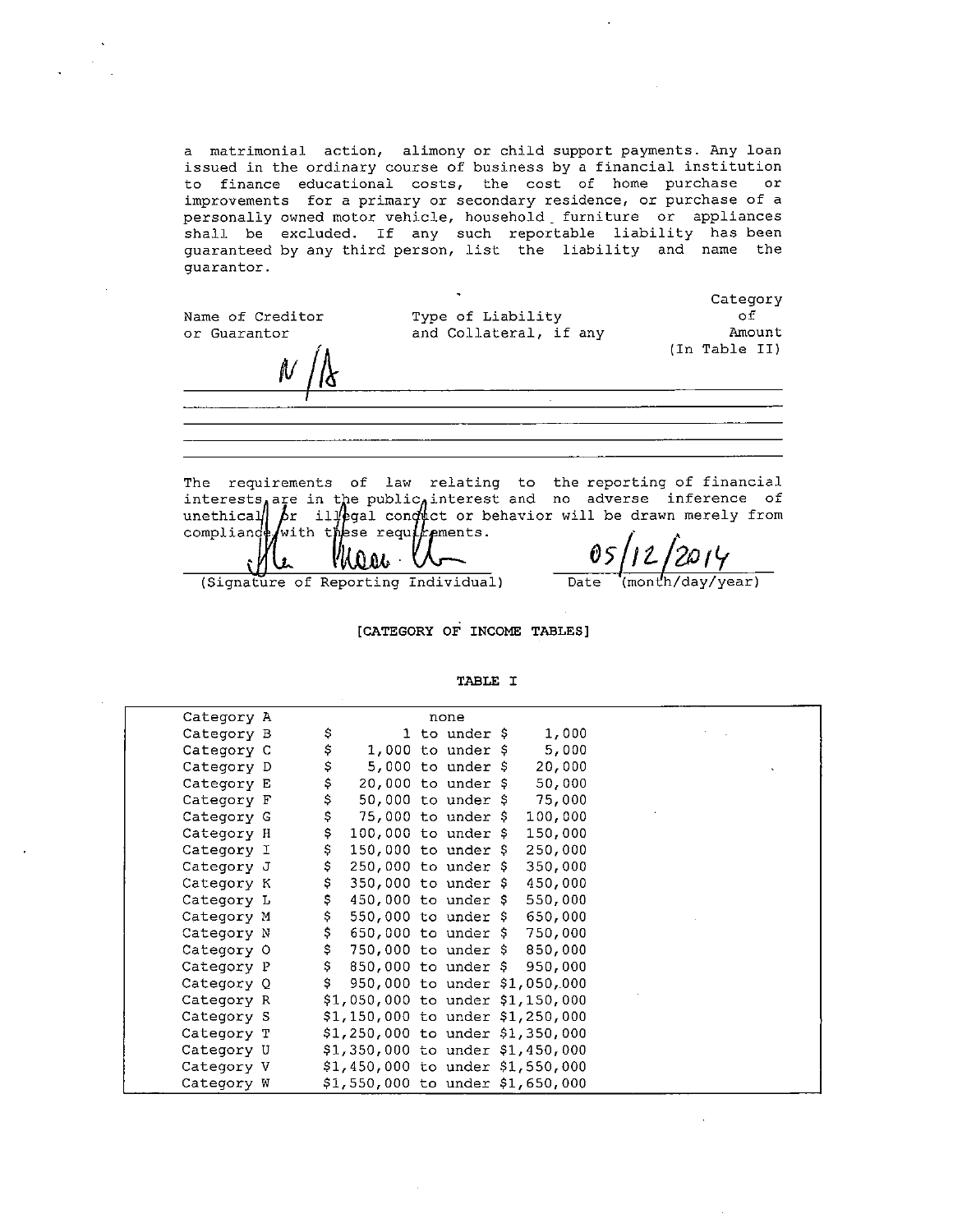|                            | \$1,650,000 to under \$1,750,000                                     |
|----------------------------|----------------------------------------------------------------------|
| Category X<br>Category Y   | \$1,750,000 to under \$1,850,000                                     |
| Category Z                 | \$1,850,000 to under \$1,950,000                                     |
|                            |                                                                      |
| Category AA                | \$1,950,000 to under \$2,050,000                                     |
| Category BB                | \$2,050,000 to under \$2,150,000                                     |
| Category CC                | \$2,150,000 to under \$2,250,000                                     |
| Category DD                | \$2,250,000 to under \$2,350,000                                     |
| Category EE                | \$2,350,000 to under \$2,450,000                                     |
| Category FF                | \$2,450,000 to under \$2,550,000                                     |
| Category GG                | \$2,550,000 to under \$2,650,000                                     |
| Category HH                | \$2,650,000 to under \$2,750,000                                     |
| Category II                | \$2,750,000 to under \$2,850,000                                     |
| Category JJ                | \$2,850,000 to under \$2,950,000                                     |
| Category KK                | \$2,950,000 to under \$3,050,000                                     |
| Category LL                | \$3,050,000 to under \$3,150,000                                     |
| Category MM                | \$3,150,000 to under \$3,250,000                                     |
| Category NN                | \$3,250,000 to under \$3,350,000                                     |
| Category 00                | \$3,350,000 to under \$3,450,000                                     |
| Category PP                | \$3,450,000 to under \$3,550,000                                     |
| Category QQ                | \$3,550,000 to under \$3,650,000                                     |
| Category RR                | \$3,650,000 to under \$3,750,000<br>\$3,750,000 to under \$3,850,000 |
| Category SS                |                                                                      |
| Category TT                | \$3,850,000 to under \$3,950,000                                     |
| Category UU                | \$3,950,000 to under \$4,050,000                                     |
| Category VV                | \$4,050,000 to under \$4,150,000                                     |
| Category WW                | \$4,150,000 to under \$4,250,000<br>\$4,250,000 to under \$4,350,000 |
| Category XX<br>Category YY |                                                                      |
| Category ZZ                | \$4,350,000 to under \$4,450,000<br>\$4,450,000 to under \$4,550,000 |
| Category AAA               | \$4,550,000 to under \$4,650,000                                     |
| Category BBB               | \$4,650,000 to under \$4,750,000                                     |
| Category CCC               | \$4,750,000 to under \$4,850,000                                     |
| Category DDD               | \$4,850,000 to under \$4,950,000                                     |
| Category EEE               | \$4,950,000 to under \$5,050,000                                     |
| Category FFF               | \$5,050,000 to under \$5,150,000                                     |
| Category GGG               | \$5,150,000 to under \$5,250,000                                     |
| Category HHH               | \$5,250,000 to under \$5,350,000                                     |
| Category III               | \$5,350,000 to under \$5,450,000                                     |
| Category JJJ               | \$5,450,000 to under \$5,550,000                                     |
| Category KKK               | \$5,550,000 to under \$5,650,000                                     |
| Category LLL               | \$5,650,000 to under \$5,750,000                                     |
| Category MMM               | \$5,750,000 to under \$5,850,000                                     |
| Category NNN               | \$5,850,000 to under \$5,950,000                                     |
| Category 000               | \$5,950,000 to under \$6,050,000                                     |
| Category PPP               | \$6,050,000 to under \$6,150,000                                     |
| Category QQQ               | \$6,150,000 to under \$6,250,000                                     |
| Category RRR               | \$6,250,000 to under \$6,350,000                                     |
| Category SSS               | \$6,350,000 to under \$6,450,000                                     |
| Category TTT               | \$6,450,000 to under \$6,550,000                                     |
| Category UUU               | \$6,550,000 to under \$6,650,000                                     |
| Category VVV               | \$6,650,000 to under \$6,750,000                                     |
| Category WWW               | \$6,750,000 to under \$6,850,000                                     |
| Category XXX               | \$6,850,000 to under \$6,950,000                                     |
| Category YYY               | \$6,950,000 to under \$7,050,000                                     |
| Category ZZZ               | \$7,050,000 to under \$7,150,000                                     |
| Category AAAA              | \$7,150,000 to under \$7,250,000                                     |
| Category BBBB              | \$7,250,000 to under \$7,350,000                                     |

 $\label{eq:2.1} \frac{1}{2} \sum_{i=1}^n \frac{1}{2} \sum_{j=1}^n \frac{1}{2} \sum_{j=1}^n \frac{1}{2} \sum_{j=1}^n \frac{1}{2} \sum_{j=1}^n \frac{1}{2} \sum_{j=1}^n \frac{1}{2} \sum_{j=1}^n \frac{1}{2} \sum_{j=1}^n \frac{1}{2} \sum_{j=1}^n \frac{1}{2} \sum_{j=1}^n \frac{1}{2} \sum_{j=1}^n \frac{1}{2} \sum_{j=1}^n \frac{1}{2} \sum_{j=1}^n \frac{$ 

 $\mathcal{L}^{\text{max}}_{\text{max}}$  $\frac{1}{2} \sum_{i=1}^{n} \frac{1}{i} \sum_{j=1}^{n} \frac{1}{j} \sum_{j=1}^{n} \frac{1}{j} \sum_{j=1}^{n} \frac{1}{j} \sum_{j=1}^{n} \frac{1}{j} \sum_{j=1}^{n} \frac{1}{j} \sum_{j=1}^{n} \frac{1}{j} \sum_{j=1}^{n} \frac{1}{j} \sum_{j=1}^{n} \frac{1}{j} \sum_{j=1}^{n} \frac{1}{j} \sum_{j=1}^{n} \frac{1}{j} \sum_{j=1}^{n} \frac{1}{j} \sum_{j=1}^{n$ 

 $\mathcal{L}(\mathcal{A})$  and  $\mathcal{L}(\mathcal{A})$ 

 $\mathcal{L}^{\text{max}}_{\text{max}}$  and  $\mathcal{L}^{\text{max}}_{\text{max}}$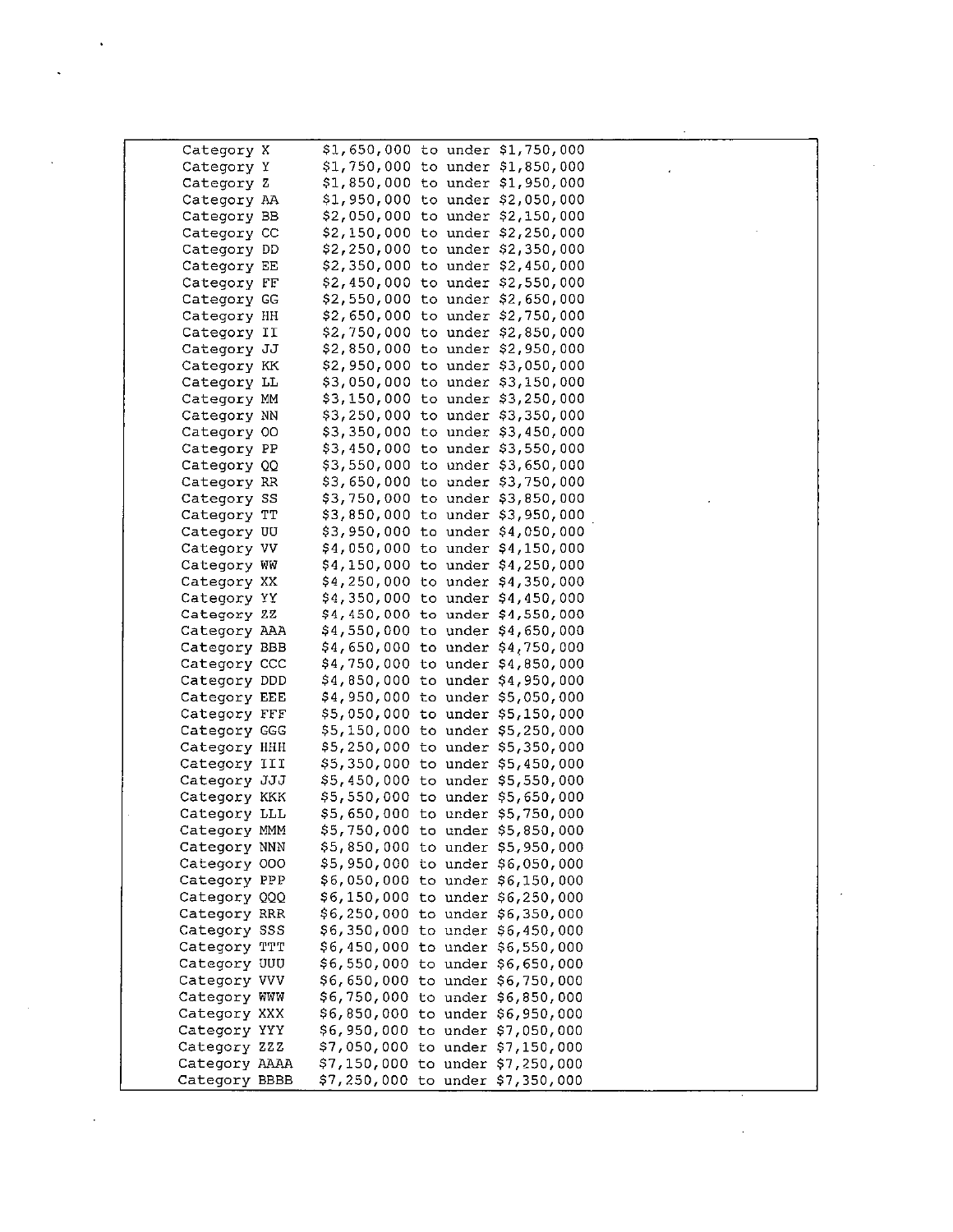| Category CCCC  |                      |  | \$7,350,000 to under \$7,450,000  |  |
|----------------|----------------------|--|-----------------------------------|--|
| Category DDDD  |                      |  | \$7,450,000 to under \$7,550,000  |  |
| Category EEEE  |                      |  | \$7,550,000 to under \$7,650,000  |  |
| Category FFFF  |                      |  | \$7,650,000 to under \$7,750,000  |  |
| Category GGGG  |                      |  | \$7,750,000 to under \$7,850,000  |  |
| Category HHHH  |                      |  | \$7,850,000 to under \$7,950,000  |  |
| Category IIII  |                      |  | \$7,950,000 to under \$8,050,000  |  |
| Category JJJJ  |                      |  | \$8,050,000 to under \$8,150,000  |  |
| Category KKKK  |                      |  | \$8,150,000 to under \$8,250,000  |  |
| Category LLLL  |                      |  | \$8,250,000 to under \$8,350,000  |  |
| Category MMMM  |                      |  | \$8,350,000 to under \$8,450,000  |  |
| Category NNNN  |                      |  | \$8,450,000 to under \$8,550,000  |  |
| Category 0000  |                      |  | \$8,550,000 to under \$8,650,000  |  |
| Category PPPP  |                      |  | \$8,650,000 to under \$8,750,000  |  |
| Category QQQQ  |                      |  | \$8,750,000 to under \$8,850,000  |  |
| Category RRRR  |                      |  | \$8,850,000 to under \$8,950,000  |  |
| Category SSSS  |                      |  | \$8,950,000 to under \$9,050,000  |  |
| Category TTTT  |                      |  | \$9,050,000 to under \$9,150,000  |  |
| Category UUUU  |                      |  | \$9,150,000 to under \$9,250,000  |  |
| Category VVVV  |                      |  | \$9,250,000 to under \$9,350,000  |  |
| Category WWWW  |                      |  | \$9,350,000 to under \$9,450,000  |  |
| Category XXXX  |                      |  | \$9,450,000 to under \$9,550,000  |  |
| Category YYYY  |                      |  | \$9,550,000 to under \$9,650,000  |  |
| Category ZZZZ  |                      |  | \$9,650,000 to under \$9,750,000  |  |
| Category AAAAA |                      |  | \$9,750,000 to under \$9,850,000  |  |
| Category BBBBB |                      |  | \$9,850,000 to under \$9,950,000  |  |
| Category CCCCC |                      |  | \$9,950,000 to under \$10,000,000 |  |
| Category DDDDD | \$10,000,000 or over |  |                                   |  |

TABLE II

| Category A |     |                      | none               |                                  |  |
|------------|-----|----------------------|--------------------|----------------------------------|--|
| Category B | Ş   |                      | 1 to under \$      | 1,000                            |  |
| Category C | Ş   |                      | 1,000 to under $$$ | 5,000                            |  |
| Category D | \$  |                      | 5,000 to under $$$ | 20,000                           |  |
| Category E | \$  | $20,000$ to under \$ |                    | 50,000                           |  |
| Category F | \$  | $50,000$ to under \$ |                    | 75,000                           |  |
| Category G | \$  | $75,000$ to under \$ |                    | 100,000                          |  |
| Category H | \$  | 100,000 to under $$$ |                    | 150,000                          |  |
| Category I | \$  | 150,000 to under \$  |                    | 250,000                          |  |
| Category J | Ş   | 250,000 to under \$  |                    | 500,000                          |  |
| Category K | \$  | 500,000 to under \$  |                    | 750,000                          |  |
| Category L | \$. |                      |                    | 750,000 to under \$1,000,000     |  |
| Category M |     |                      |                    | \$1,000,000 to under \$1,250,000 |  |
| Category N |     |                      |                    | \$1,250,000 to under \$1,500,000 |  |
| Category O |     |                      |                    | \$1,500,000 to under \$1,750,000 |  |
| Category P |     |                      |                    | \$1,750,000 to under \$2,000,000 |  |
| Category Q |     |                      |                    | \$2,000,000 to under \$2,250,000 |  |
| Category R |     |                      |                    | \$2,250,000 to under \$2,500,000 |  |
| Category S |     |                      |                    | \$2,500,000 to under \$2,750,000 |  |
| Category T |     |                      |                    | \$2,750,000 to under \$3,000,000 |  |
| Category U |     |                      |                    | \$3,000,000 to under \$3,250,000 |  |
| Category V |     |                      |                    | \$3,250,000 to under \$3,500,000 |  |
| Category W |     |                      |                    | \$3,500,000 to under \$3,750,000 |  |
| Category X |     |                      |                    | \$3,750,000 to under \$4,000,000 |  |
| Category Y |     |                      |                    | \$4,000,000 to under \$4,250,000 |  |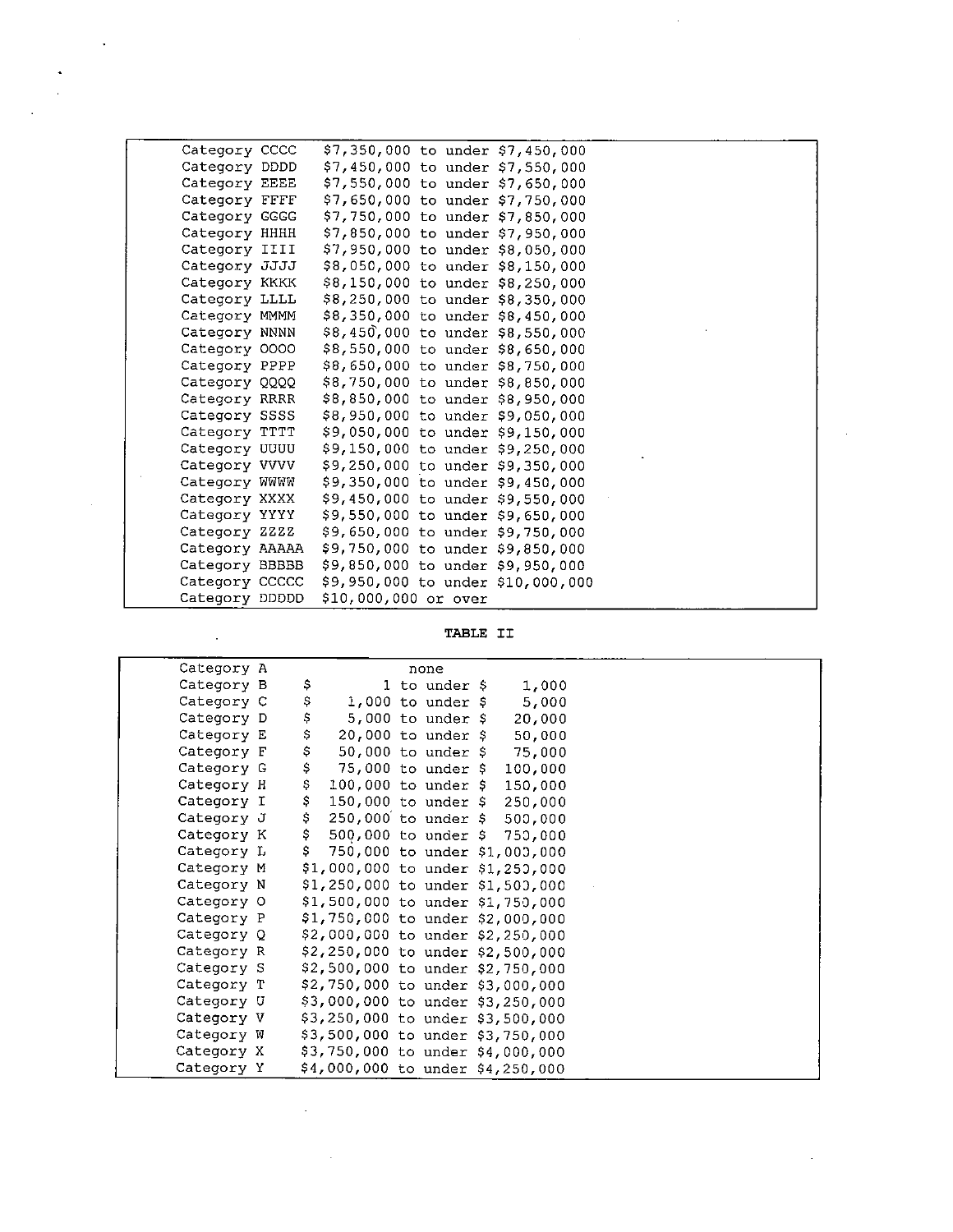| Category Z  |                                  |  | \$4,250,000 to under \$4,500,000 |  |
|-------------|----------------------------------|--|----------------------------------|--|
| Category AA | \$4,500,000 to under \$4,750,000 |  |                                  |  |
| Category BB |                                  |  | \$4,750,000 to under \$5,000,000 |  |
| Category CC |                                  |  | \$5,000,000 to under \$5,250,000 |  |
| Category DD |                                  |  | \$5,250,000 to under \$5,500,000 |  |
| Category EE |                                  |  | \$5,500,000 to under \$5,750,000 |  |
| Category FF |                                  |  | \$5,750,000 to under \$6,000,000 |  |
| Category GG |                                  |  | \$6,000,000 to under \$6,250,000 |  |
| Category HH |                                  |  | \$6,250,000 to under \$6,500,000 |  |
| Category II |                                  |  | \$6,500,000 to under \$6,750,000 |  |
| Category JJ |                                  |  | \$6,750,000 to under \$7,000,000 |  |
| Category KK |                                  |  | \$7,000,000 to under \$7,250,000 |  |
| Category LL |                                  |  | \$7,250,000 to under \$7,500,000 |  |
| Category MM | \$7,500,000 to under \$7,750,000 |  |                                  |  |
| Category NN |                                  |  | \$7,750,000 to under \$8,000,000 |  |
| Category 00 |                                  |  | \$8,000,000 to under \$8,250,000 |  |
| Category PP |                                  |  | \$8,250,000 to under \$8,500,000 |  |
| Category QQ |                                  |  | \$8,500,000 to under \$8,750,000 |  |
| Category RR | \$8,750,000 to under \$9,000,000 |  |                                  |  |
| Category SS | \$9,000,000 to under \$9,250,000 |  |                                  |  |
| Category TT | \$9,250,000 to under \$9,500,000 |  |                                  |  |
| Category UU | \$9,500,000 or over              |  |                                  |  |

 $\label{eq:2.1} \frac{1}{\sqrt{2}}\int_{\mathbb{R}^3}\frac{1}{\sqrt{2}}\left(\frac{1}{\sqrt{2}}\right)^2\frac{1}{\sqrt{2}}\left(\frac{1}{\sqrt{2}}\right)^2\frac{1}{\sqrt{2}}\left(\frac{1}{\sqrt{2}}\right)^2\frac{1}{\sqrt{2}}\left(\frac{1}{\sqrt{2}}\right)^2\frac{1}{\sqrt{2}}\left(\frac{1}{\sqrt{2}}\right)^2\frac{1}{\sqrt{2}}\frac{1}{\sqrt{2}}\frac{1}{\sqrt{2}}\frac{1}{\sqrt{2}}\frac{1}{\sqrt{2}}\frac{1}{\sqrt{2}}$ 

 $\mathcal{L}^{\text{max}}_{\text{max}}$ 

 $\mathcal{L}^{\text{max}}_{\text{max}}$  and  $\mathcal{L}^{\text{max}}_{\text{max}}$ 

 $\label{eq:2.1} \frac{1}{\sqrt{2}}\int_{\mathbb{R}^3}\frac{1}{\sqrt{2}}\left(\frac{1}{\sqrt{2}}\right)^2\frac{1}{\sqrt{2}}\left(\frac{1}{\sqrt{2}}\right)^2\frac{1}{\sqrt{2}}\left(\frac{1}{\sqrt{2}}\right)^2\frac{1}{\sqrt{2}}\left(\frac{1}{\sqrt{2}}\right)^2.$ 

 $\hat{p}$  and  $\hat{p}$  and  $\hat{p}$ 

 $\mathcal{L}^{\text{max}}_{\text{max}}$  and  $\mathcal{L}^{\text{max}}_{\text{max}}$ 

 $\label{eq:2.1} \frac{1}{\sqrt{2}}\int_{\mathbb{R}^3}\frac{1}{\sqrt{2}}\left(\frac{1}{\sqrt{2}}\right)^2\frac{1}{\sqrt{2}}\left(\frac{1}{\sqrt{2}}\right)^2\frac{1}{\sqrt{2}}\left(\frac{1}{\sqrt{2}}\right)^2\frac{1}{\sqrt{2}}\left(\frac{1}{\sqrt{2}}\right)^2.$ 

 $\mathcal{L}(\mathcal{L}(\mathcal{L}))$  and  $\mathcal{L}(\mathcal{L}(\mathcal{L}))$  . The contribution of the contribution of  $\mathcal{L}(\mathcal{L})$